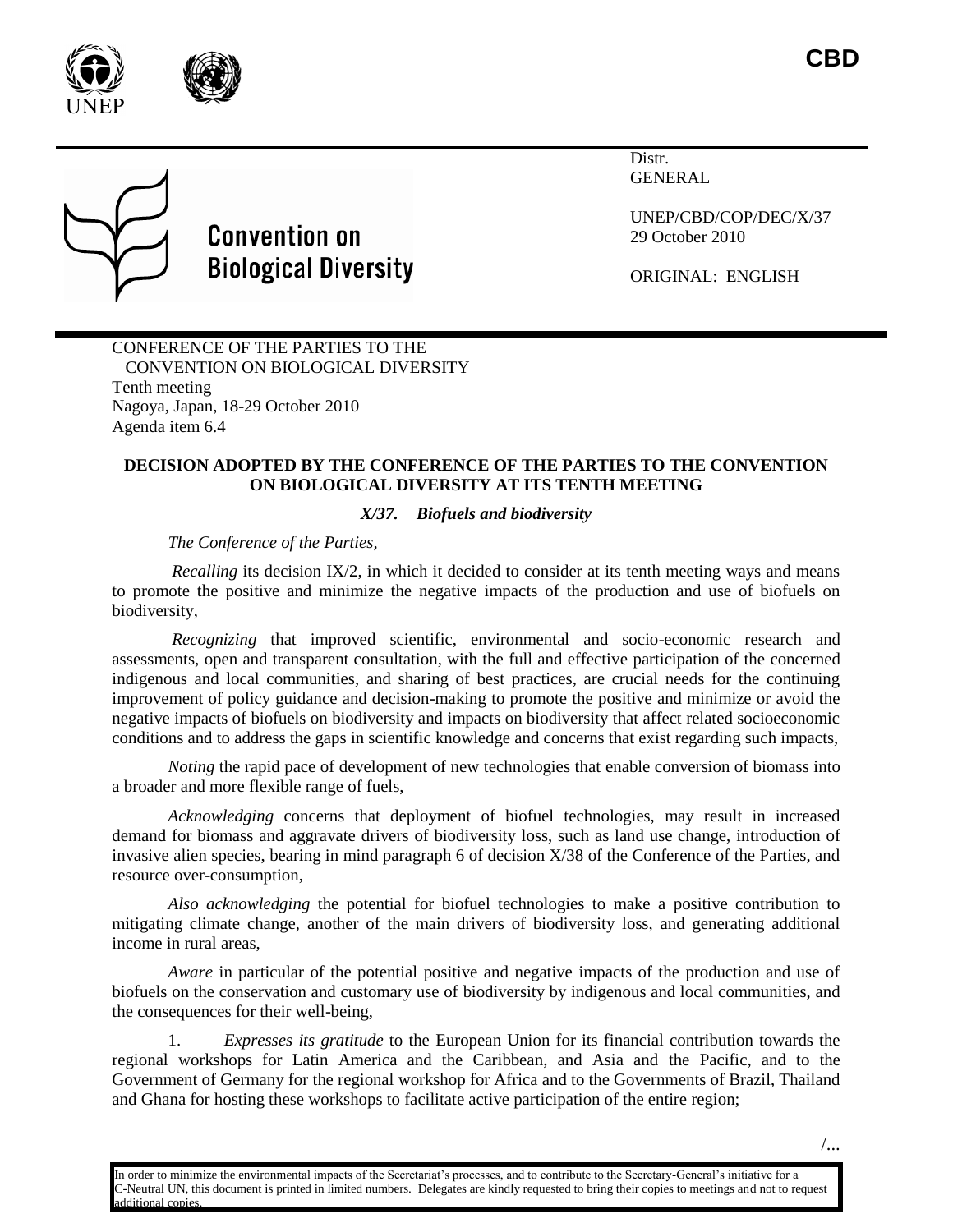#### UNEP/CBD/COP/DEC/X/37 Page 2

2. *Recognizes* that the impacts of the production and use of biofuels on biodiversity can affect, positively or negatively, related socio-economic conditions, including food and energy security, as well as the consideration of land tenure and resource rights, including water, where relevant for the implementation of the Convention on Biological Diversity, *recognizing,* in particular, the implications for indigenous and local communities;

3*. Invites* Parties, other Governments and relevant organizations and stakeholders to examine, and as appropriate, to further develop, based on scientific assessments on the impacts of biofuel production and use, and with the full and effective participation of indigenous and local communities, voluntary conceptual frameworks for ways and means to promote the positive and minimize or avoid the negative impacts of biofuel production and use developed by the three regional workshops. In further developing such voluntary conceptual frameworks, an effort should be made to focus the framework on the impacts of biofuels on biodiversity, and impacts on biodiversity that affect related socio-economic conditions and food and energy security resulting from the production and use of biofuels, as decided by the Conference of the Parties at its ninth meeting in decision IX/2;

4. *Urges* Parties and other Governments, with the full and effective participation of indigenous and local communities and in collaboration with other relevant stakeholders and relevant organizations, when carrying out scientific assessments of the impacts of biofuel production and use, to ensure that the sustainable agricultural practices and food and energy security of indigenous and local communities are addressed and respected, subject to national legislation, taking into account the customary laws of indigenous and local communities, where applicable;

5. *Recognizes* the need to include ways and means to promote the positive and minimize or avoid the negative impacts of biofuel production and use on biodiversity, and on indigenous and local communities, in national plans, such as national biodiversity strategies and action plans and national development plans, and *invites* Parties, as appropriate, to report in this regard as part of their fifth national reports under the Convention on Biological Diversity;

6. *Invites* Parties to develop and implement policies that promote the positive and minimize or avoid the negative impacts of biofuel production and use on biological diversity, and the impacts on biodiversity that affect related socio-economic conditions, in particular by assessing both direct and indirect effects and impacts on biodiversity of the production and use of biofuels in their full life cycle as compared to that of other types of fuels;

7. *Invites* Parties, acknowledging different national conditions, other Governments and relevant organizations, bearing in mind ecosystem functions and services, to:

(a) Develop, national inventories so as to identify areas of high biodiversity value, critical ecosystems, and areas important to indigenous and local communities; and

(b) Assess and identify areas and, where appropriate, ecosystems that could be used in, or exempted from, the production of biofuels;

so as to assist policy-makers in applying appropriate conservation measures and identifying areas deemed inappropriate for biofuel feedstock production, to promote the positive and minimize or avoid the negative impacts of biofuel production and use on biodiversity, with the full and effective participation of indigenous and local communities and stakeholders, applying relevant impact assessments;

8. *Invites* Parties, acknowledging different national conditions, other Governments and relevant organizations to elaborate supportive measures to promote the positive and minimize or avoid the negative impacts of the production and use of biofuels on biodiversity and impacts on biodiversity that affect related socio-economic conditions, taking into account paragraph 3 of decision IX/2 of the Conference of the Parties and the tools and guidance there contained;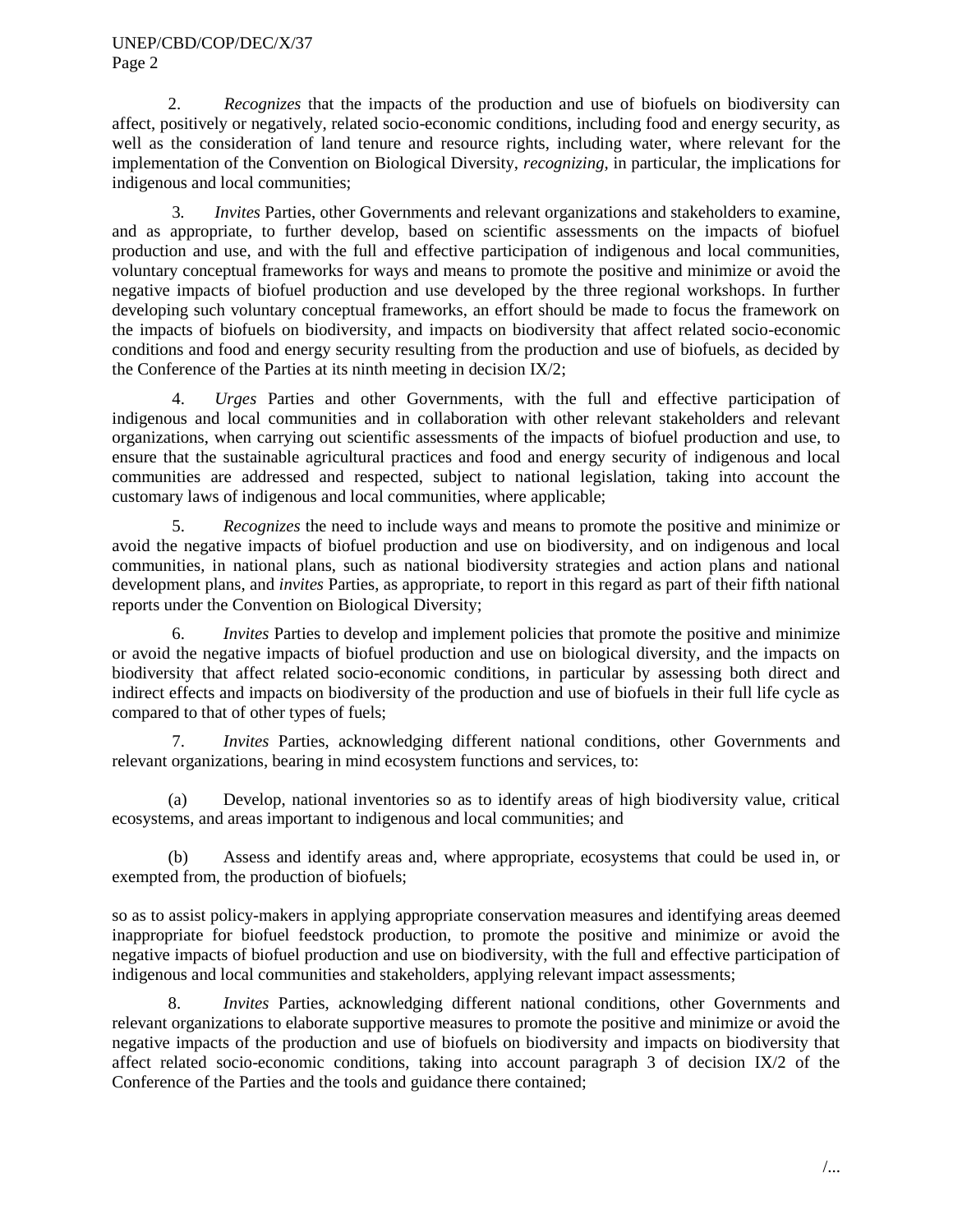9. *Encourages* Parties, other Governments and relevant organizations to address impacts of the production and use of biofuels on biodiversity and the services it provides, and impacts on biodiversity that affect related socio-economic conditions, in developing and implementing land-use and water policies and other relevant policies and/or strategies, in particular by addressing direct and indirect land use and water use changes affecting, amongst others, areas of high value for biodiversity and areas of cultural, religious and heritage interest and indigenous and local communities;

10. *Encourages* Parties and other Governments to develop and use environmentally-sound technologies, and support the development of research programmes and undertake impact assessments, which promote the positive and minimise or avoid the negative impacts of biofuel production and use on biodiversity and impacts on biodiversity that affect related socio-economic conditions;

11. *Requests* the Executive Secretary, subject to the availability of financial resources, to:

(a) Compile, analyse and summarize information on tools for voluntary use, including on available standards and methodologies to assess direct and indirect effects and impacts on biodiversity of the production and use of biofuels, in their full life cycle as compared to that of other types of fuels, and impacts on biodiversity that affect related socio-economic conditions;

(b) Carry out this work taking into account the work of, and in collaboration with, relevant partner organizations and processes, such as, the Food and Agriculture Organization of the United Nations, the United Nations Environment Programme, the United Nations Energy Initiative, the International Panel for Sustainable Resource Management, the International Energy Agency, the Global Bio-Energy Partnership and other relevant organizations and multi-stakeholder initiatives, in order to reduce duplication of efforts. This work should take into account the outcomes of the regional workshops, and build on relevant decisions taken and guidance developed by the Convention on Biological Diversity;

(c) Disseminate and facilitate access to the summarised information on tools through the clearing-house mechanism and other relevant means in order to assist Parties, the business sector and relevant stakeholders in applying ways and means to promote the positive and minimise or avoid the negative impacts of biofuel production and use on biodiversity and impacts on biodiversity that affect related socioeconomic conditions;

12. *Requests* the Executive Secretary to compile information on gaps in available standards and methodologies identified in the work undertaken in paragraph 11 above and bring it to the attention of relevant organizations and processes and report on progress to a meeting of the Subsidiary Body on Scientific, Technical and Technological Advice prior to the eleventh meeting of the Conference of the Parties;

13. *Requests* the Executive Secretary, subject to availability of resources, consistent with the mandate of decision IX/2 of the Conference of the Parties, and taking into account paragraph 2 (b) of decision IX/5 of the Conference of the Parties, on forest biodiversity, as well as the results of ongoing thorough scientific assessment, to contribute to and assist with the ongoing work of relevant partner organizations and processes, as listed in paragraph 11 (b) above, to promote the positive and minimize or avoid the negative impacts of the production and use of biofuel and biomass for energy on biodiversity and impacts on biodiversity that affect related socioeconomic conditions;

14. *Invites* Parties, other Governments and relevant organizations to submit to the Executive Secretary experiences and results from assessments of the impacts of biofuel production and use on biodiversity and impacts on biodiversity that affect related socioeconomic conditions, as well as activities identified in paragraphs 7, 8, and 9 above, to support the actions requested to the Executive Secretary in paragraph 13 above and *requests* the Executive Secretary to make such experiences and results available to Parties through the clearing-house mechanism, and to report on the activities requested in paragraph 13 above to a meeting of the Subsidiary Body on Scientific, Technical, and Technological Advice prior to the eleventh meeting of the Conference of the Parties;